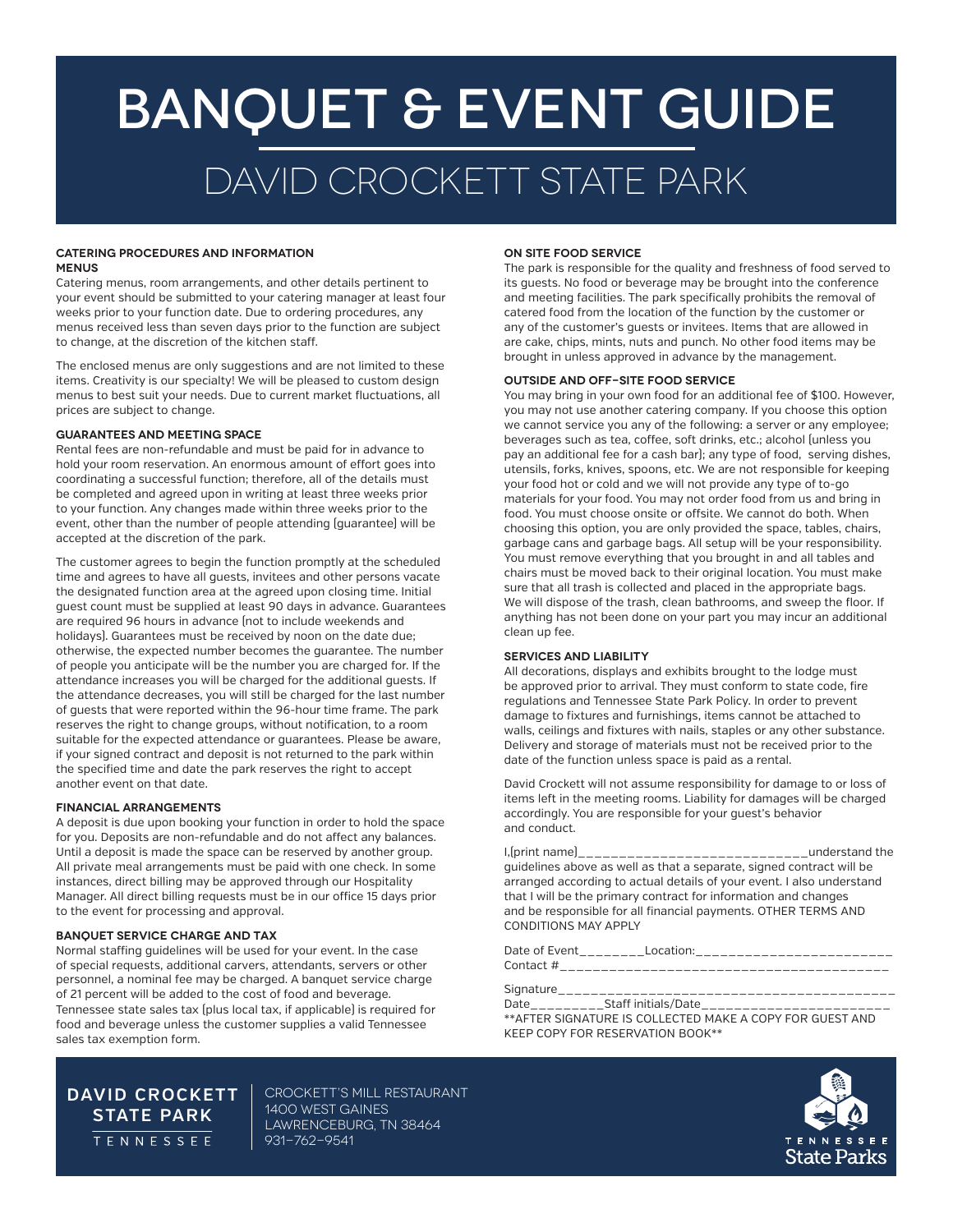

DAVID CROCKETT<br>STATE PARK **DAVID CROCKETT** TENNESSEE **STATE PARK**

CROCKETT'S MILL RESTAURANT<br>1400 WEST GAINES, LAWRENCEBURG, TN 38464<br>931-762-9541 1400 West Gaines, Lawrenceburg, TN 38464 Crockett's Mill Restaurant TNSTATEPARKS.COM tnstateparks.com 931-762-9541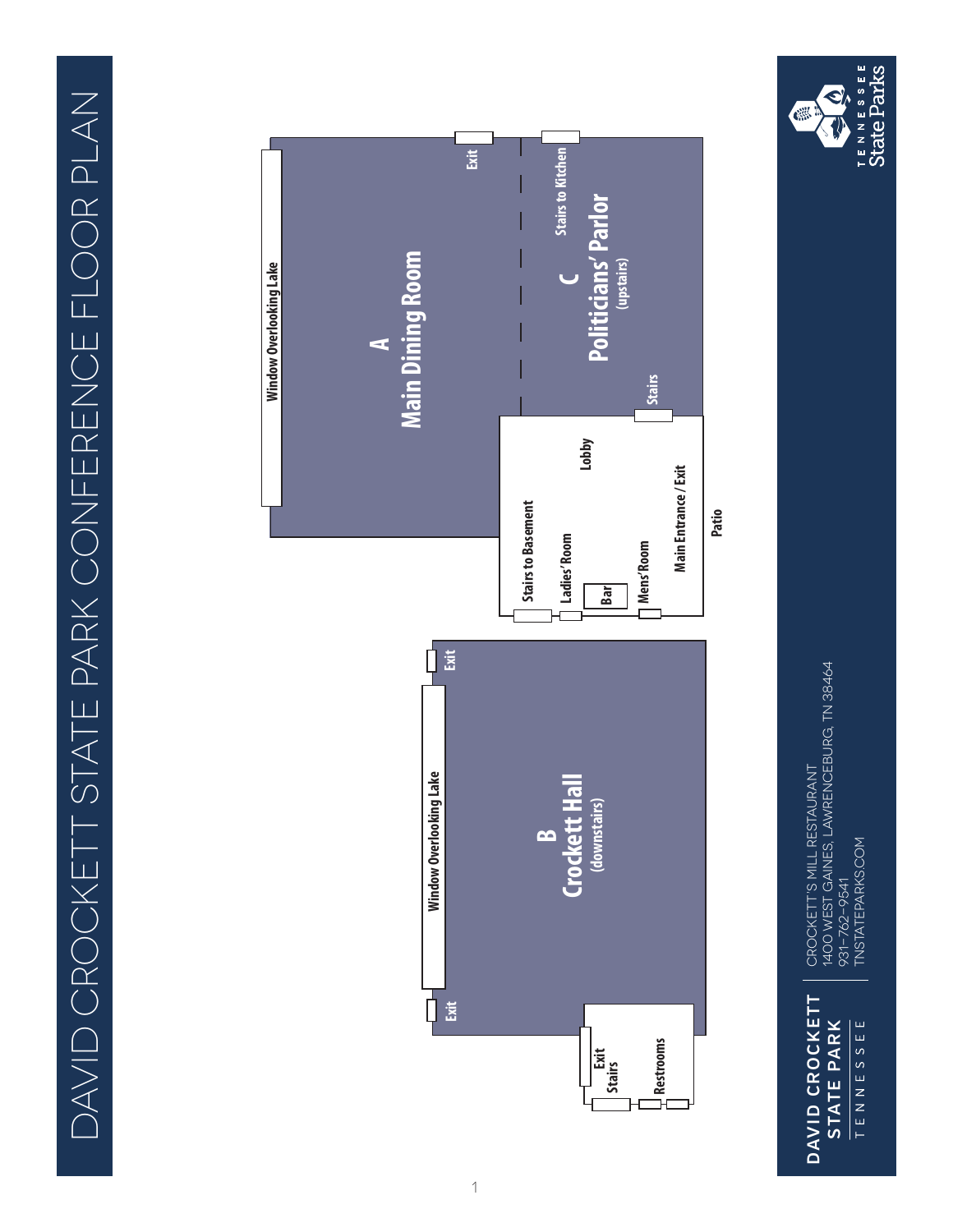## **SEATING CHART** MEETING ROOM SETUP STYLES

Included in rental fee: Included in rental fee:

- Default room setup  $\left[ \right]$  or K)
- Additional charges will apply for any other setup other than the default.
- Clean up Clean up

Please note: If custom setup is changed to a different setup within a  $+$ o fiour period, and  $\frac{1}{2}$ additional reset fee (per room) wil apply.<br>' Please note: If default setup is changed to a different setup within a 48-hour period, and

No outside food, beverages or snacks are allowed in No outside food, beverages or snacks are allowed in the meeting spaces unless pre-approved<br>. by management

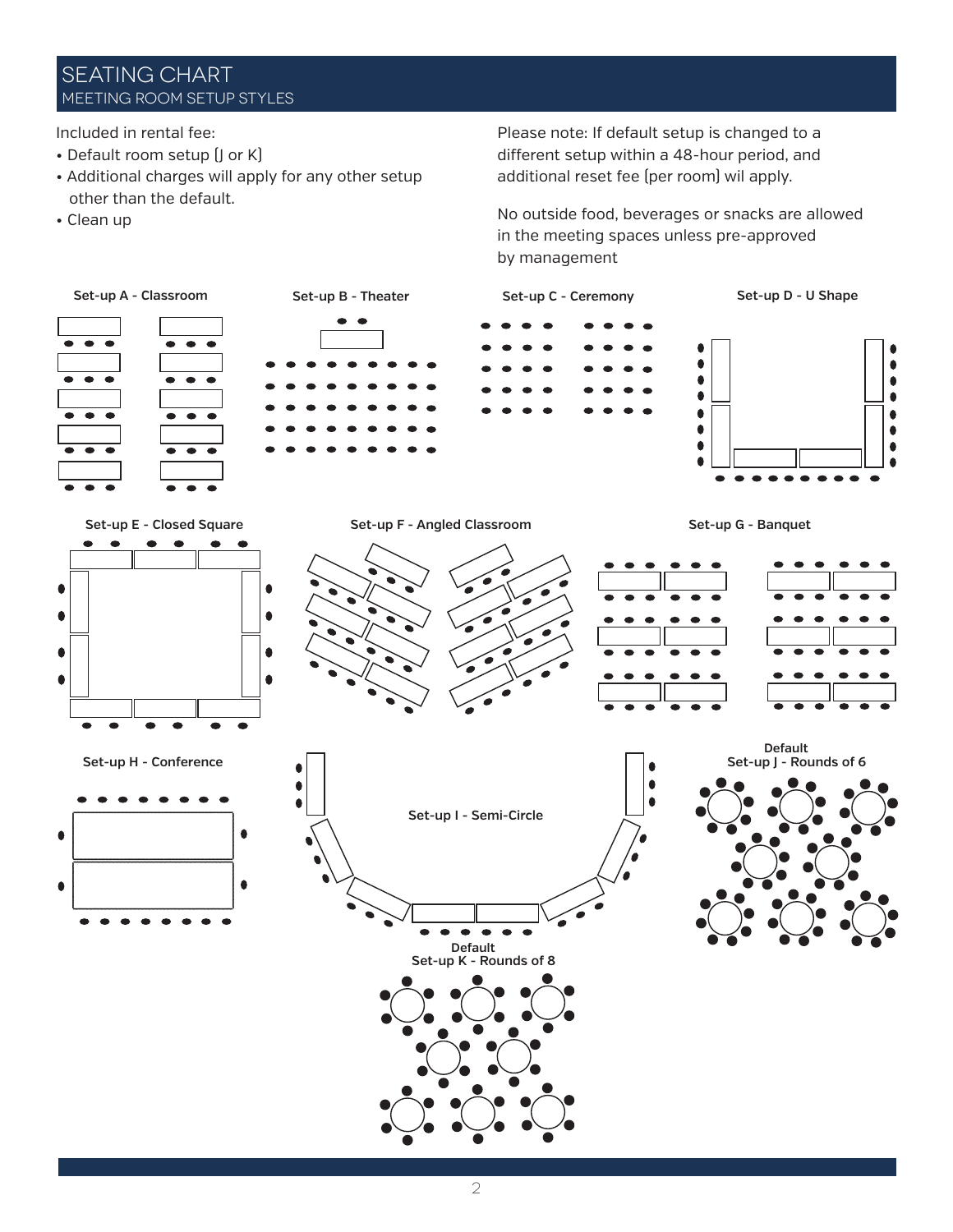#### **GENERAL INFO**

Rental fees are non-refundable and must be paid at the time the event is booked. Event will not be booked until fee is paid. Tables and chairs are included. Prices and services are subject to change without notice

## **POLITICIAN'S PARLOR**

Upstairs Private Dining Room seats approximately 30 people **Half Day \$57.00 Full Day \$108.00**

#### **CROCKETT HALL**

Downstairs dining room seats approximately 100-125 people depending on set-up. **Full Day Rental - Weekday \$159.00 Full day Rentall - Fri./sat./sun. \$216.00**

#### **PATIO**

Seats approximately 30 people **Half Day \$57.00 Full Day \$108.00**

## **MAIN DINING ROOM**

Only available while we are closed to the public. **Full Day \$216.00**

## **BANQUET MENU GUIDE**

Prices and services are subject to change without notice.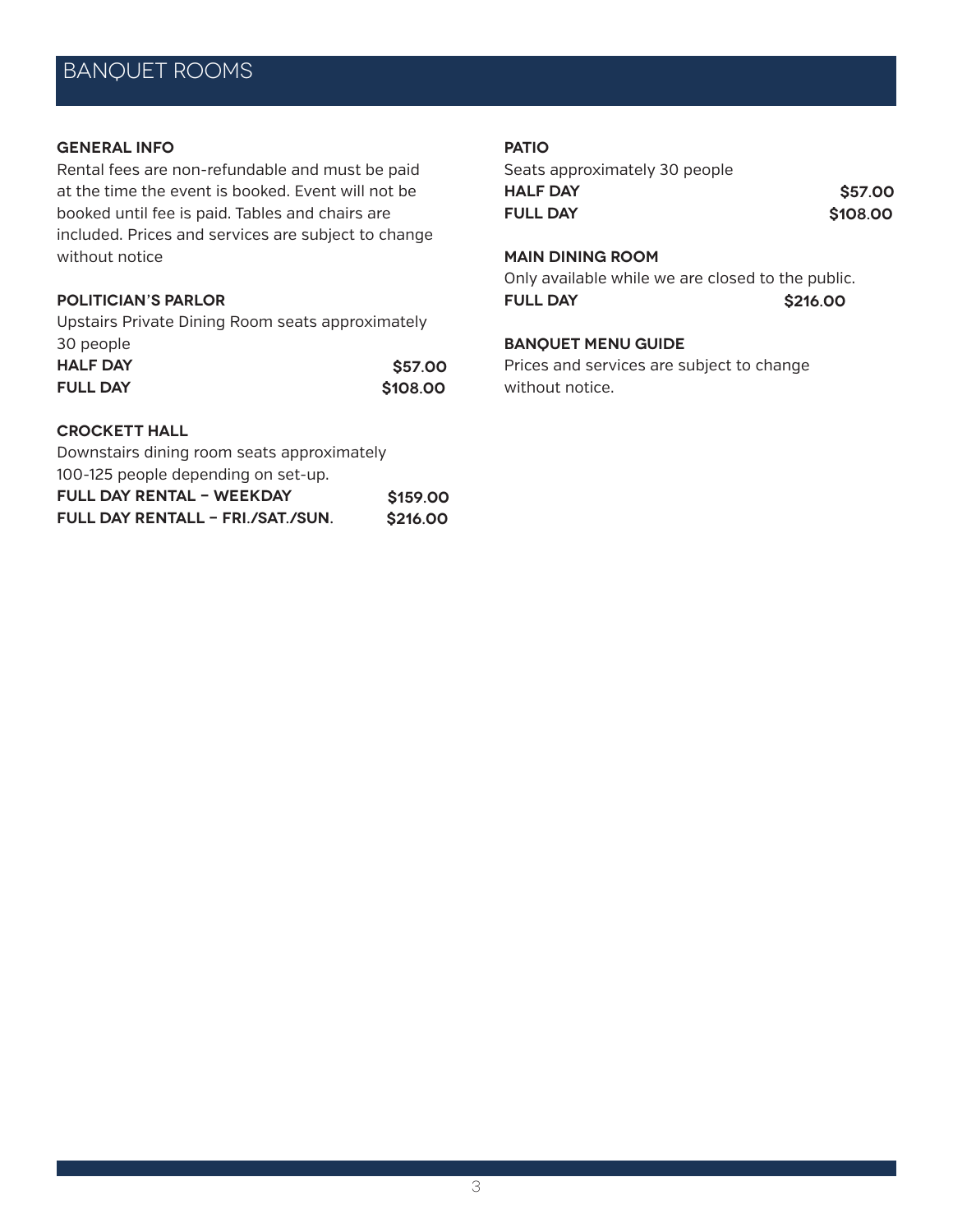#### **Overnight Accommodations**

## **Cabins**

David Crockett has seven spacious cabins near beautiful Lake Lindsey. Available year-round, each modern cabin is completely furnished with two bedrooms, two baths, a full kitchen, and a large living room with a gas fireplace.

- All cabins have private covered patios with charcoal grills
- Cabins have two bedrooms and two full bathrooms which sleep up to eight guests.
- There is one pet-friendly cabin and one fully accessible cabin.
- The swimming pool is within a short driving/walking distance of each cabin.

## **Pavilions**

- The park offers seven rentable pavilions of varying sizes for outdoor events
- Pavilions have a picnic table and many have a grill and access to restrooms.
- Depending upon the pavilion, access to trails, a playground, tennis courts or a ball field are nearby.

## **Park Activities**

- There are 10 miles of natural and paved hiking trails ranging from easy to moderate. The trails offer scenic vistas of Shoal Creek and Crockett Falls limestone bluffs, abundant wildlife, and serene forest.
- A three-mile paved bicycle trail winds through the woods. (Hiking and bike trail maps can be picked up at the park office.)
- Kayak, canoe, paddleboard and pedalboat rentals available.
- A swimming pool is open during the summer.
- Lake Lindsey (35-acres) is known for catches of bass, crappie, Bluegill, and catfish. Rowboats are available to rent year-round.
- Group park ranger programming available

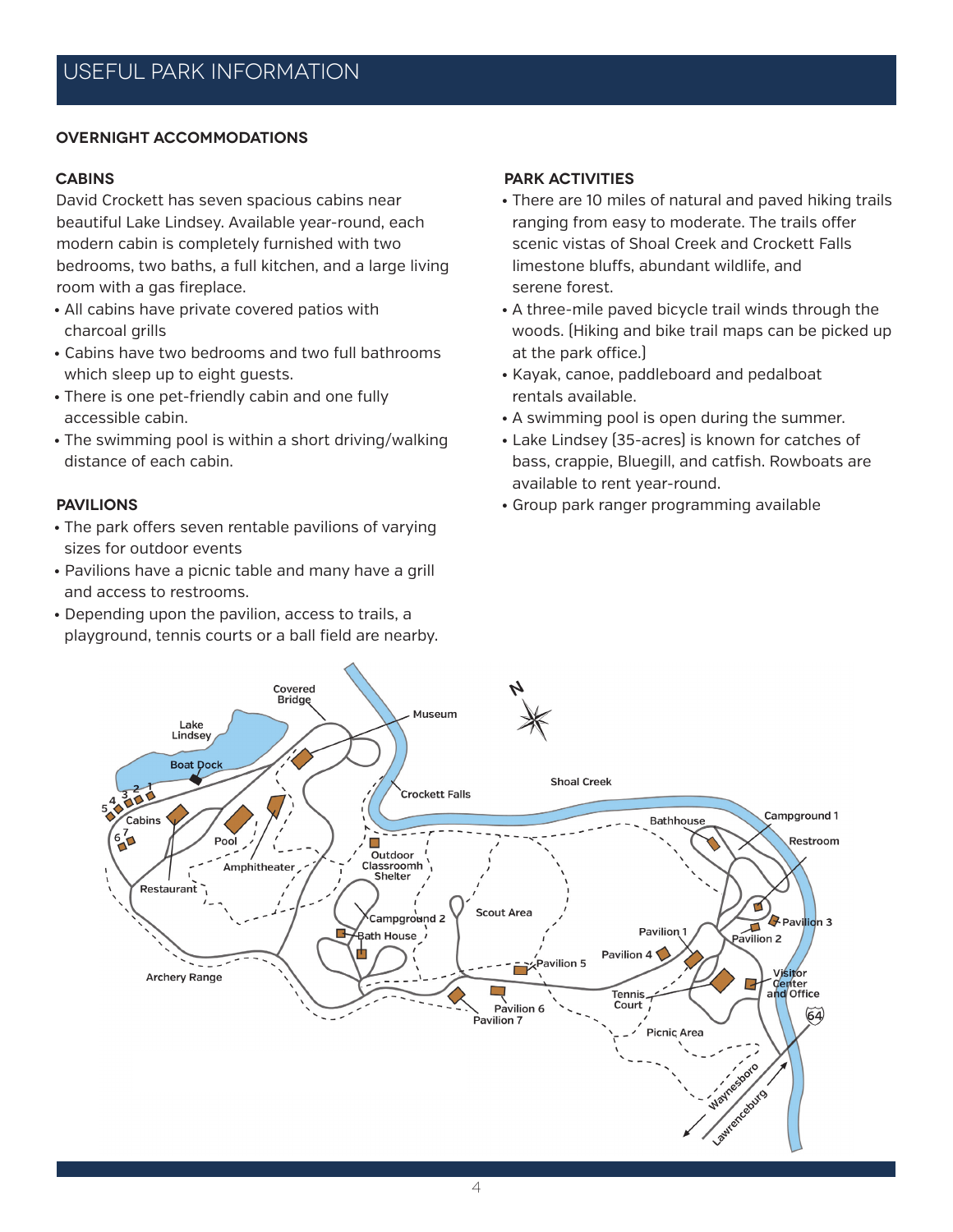# BEVERAGE SELECTIONS SNACKS

**COFFEE** Regular or Decaffeinated

**SOFT DRINKS and WATER** Assorted Soft Drinks and Bottled Water

**TEA and HOT CHOCOLATE** Iced Tea Sweet|Unsweet Hot Chocolate or Hot Tea

**JUICE** Orange Juice, Lemonade or Fruit Punch

**ALCOHOL AND BAR SET UP** Private bar setup/service will incur additional charges with a minimum charge of **\$150.00** 

# Continental breakfast

## **THE CONTINENTAL**

Assorted Muffins Seasonal Fresh Fruit Orange Juice Regular and Decaffeinated Coffee, Tea

#### **THE CITY CONTINENTAL**

Sausage Biscuits Seasonal Fresh Fruit Orange Juice, Regular and Decaffeinated Coffee, Tea

#### **THE COUNTRY CONTINENTAL**

Ham and Sausage Biscuits Buttermilk Biscuits with butter and Assorted Jellies Seasonal Fresh Fruit Chilled Orange Juice Regular and Decaffeinated Coffee, Tea

Serves approximately 20

Potato or Nacho Chips and Dip Dry Roasted Peanuts Honey Roasted Peanuts Mixed Nuts Party Mix or Goldfish Snacks

#### **HOT and FRESH**

Biscuits with City Ham, Country Sausage or Bacon

Cinnamon Rolls or Muffins

Freshly Baked Brownies or Chocolate Chip Cookies

## **FULL HOT BREAKFAST BUFFET**

City Ham, Crispy Bacon, Sausage Patties Scrambled Eggs Breakfast Potatoes and Grits Hot Biscuits and Gravy Seasonal Fresh Fruit **Muffins** Coffee, Milk, Orange Juice, Tea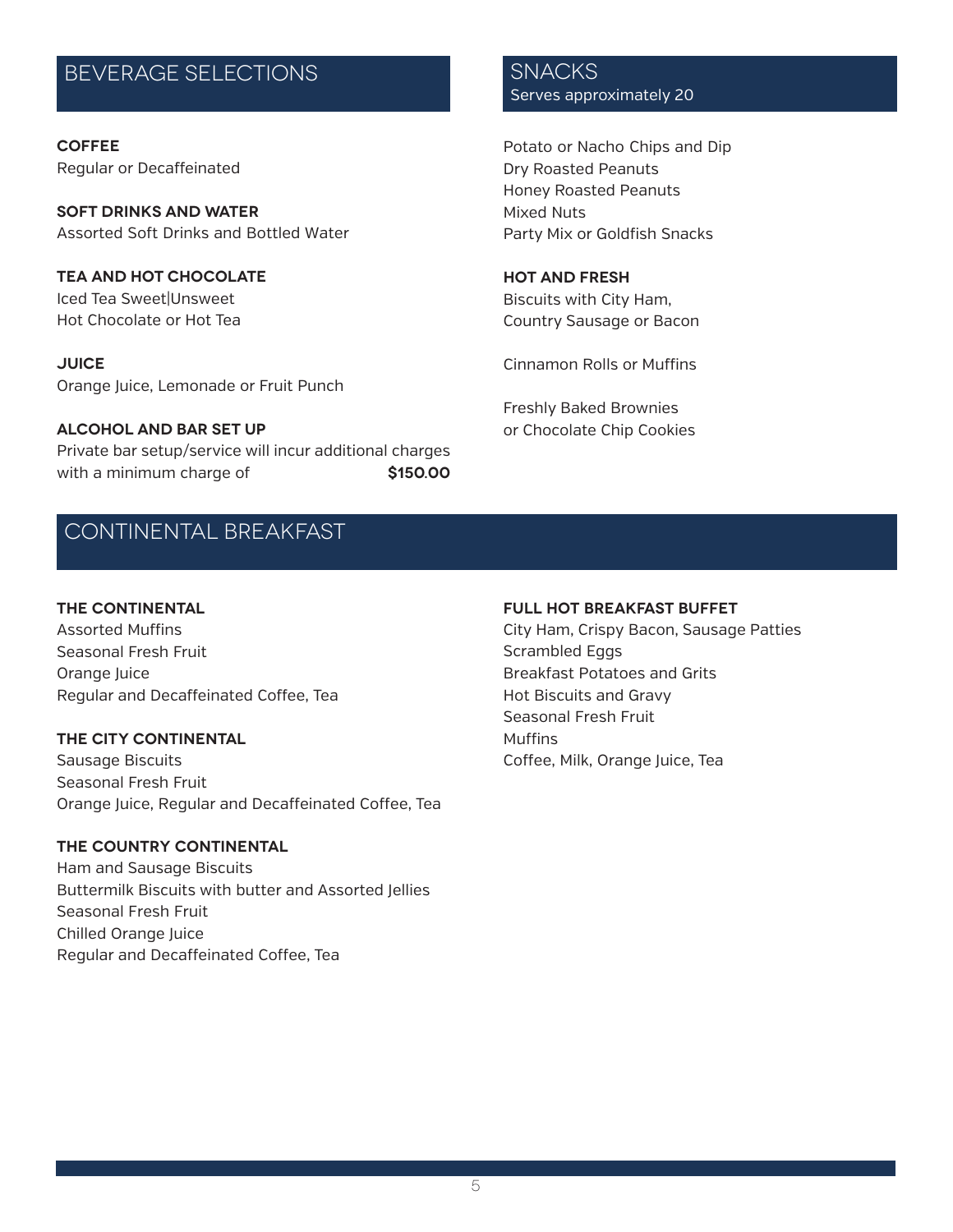## reception SELECTIONS Does Not include plates, utensils and glasses.

#### **ASSORTED MEAT TRAY**

Serves 25 Roast Beef, Deli Ham, and Turkey Fresh Breads: Sliced Bread or Dinner Rolls Lettuce, Tomato, Pickle, Mayo and Mustard

## **MEAT and CHEESE TRAY**

Serves 25 Roast Beef, Deli Ham, and Turkey Fresh Breads: Sliced Bread or Dinner Rolls Lettuce, Tomato, Pickle, Mayo, and Mustard Sliced American and Pepper jack Cheese

## **ASSORTED CHEESE TRAY**

Serves 25 Cubed American and Pepper Jack Cheese Assorted Crackers Garnished with Grapes

## **GOURMET SHRIMP TRAY Two Pounds Market**

Cooked, Tail-On Shrimp Garnished with Lemon Wedges and Cocktail Sauce

## **SUB-SANDWICH TRAY**

18 Servings Deli Ham and Turkey American or Pepper Jack Cheese Lettuce, Tomato, Pickle, Mayo, and Mustard

#### **WRAP TRAY**

Serves 20

Ham and American or Pepper Jack Cheese Turkey and American or Pepper Jack Cheese Roast Beef and American or Pepper Jack Cheese Tomato and Lettuce Served with Salsa, Ranch, Honey Mustard

#### **FRESH VEGETABLE TRAY**

Serves 20

Seasonal Crisp Garden Vegetable Display: Broccoli, Baby Carrots, Cherry Tomatoes, Sliced Cucumbers Some vegetables may not be available due to freshness and season. Home style Ranch Dip

#### **ASSORTED SEASONAL FRESH FRUIT**

Serves 20

Variety of Seasonal Fruits and Our Signature Fruit Dip Some fruits may not be available due to freshness and season.

**COCKTAIL FRANKS in BBQ Sauce 50 Pieces 100 Pieces**

**BONELESS BUFFALO WINGS 50 Pieces 100 Pieces** Served with Ranch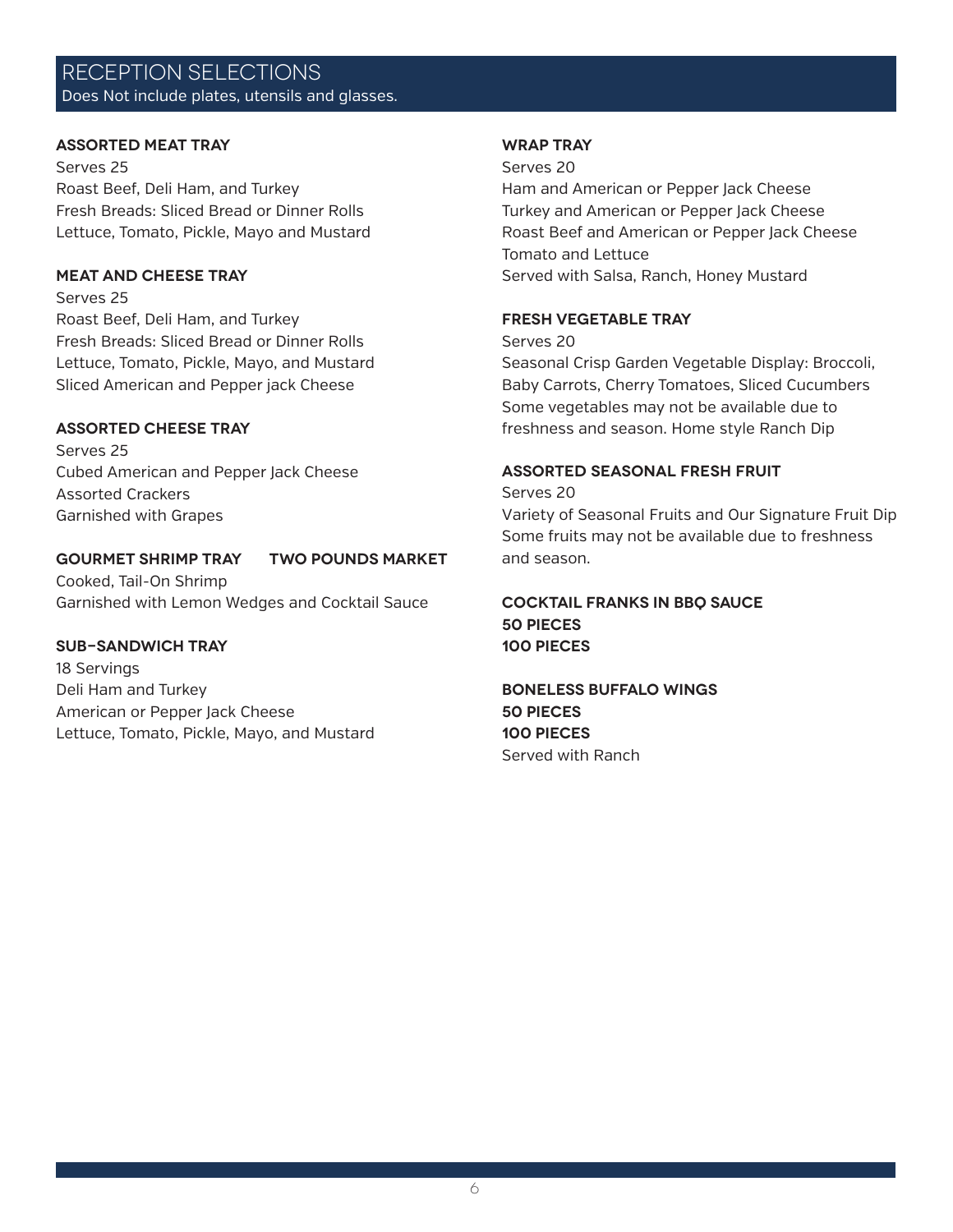# create your own box lunch

**CROISSANT SANDWICH or WRAP Sliced Bread Wrap Choice of One**  Ham, Turkey, Roast Beef, and Cheese

Dill Pickle Spear, Bag of Chips Whole Fresh Fruit Cookie or Brownie Bottled Water

## **CHICKEN TENDERS (two) or OLD-FASHIONED HAMBURGER**  Crockett Fries Baked Beans Cookie or Brownie Bottled Water

# picnic packages

#### **BBQ PICNIC**

Smoked Pork Ribs, Smoked Chicken, and Pulled Pork BBQ Baked Beans, Corn on the Cob, Coleslaw Buns and BBQ Sauce Brownies or Cookies Tea and Lemonade

#### **ALL AMERICAN PICNIC**

Hamburgers (Cheese on Request) and Hot Dogs or Pulled BBQ Baked Beans and Coleslaw Lettuce, Tomato, Pickle, Mayo, and Mustard Assorted Chips and Brownies Tea and Lemonade

#### **COMBINATION PICNIC**

Pick Three: Smoked Ribs, Smoked Chicken, Hamburgers or Hot Dogs Baked Beans and Coleslaw Rolls and Butter Fruit Cobbler Tea and Lemonade

## luncheon selections

#### **DELI BAR**

Deli Meats: Ham, Turkey, and Roast Beef Various Cheeses Lettuce, Sliced Tomatoes, Onions, Pickles

**Choice of One:** Chicken Salad, Tuna Salad, Pimento Cheese or Vegetarian Option Assorted Breads Potato Salad, Pasta Salad or Coleslaw Cookies or Brownies Bag of Chips Seasonal Fresh Fruit Tea or Lemonade

#### **SALAD BAR EXTRAVAGANZA**

Garden Fresh Salad Greens Choice of Three Dressings Pasta Salad, Potato Salad or Coleslaw Home-style Soup Fresh Bread and Crackers Tea and Lemonade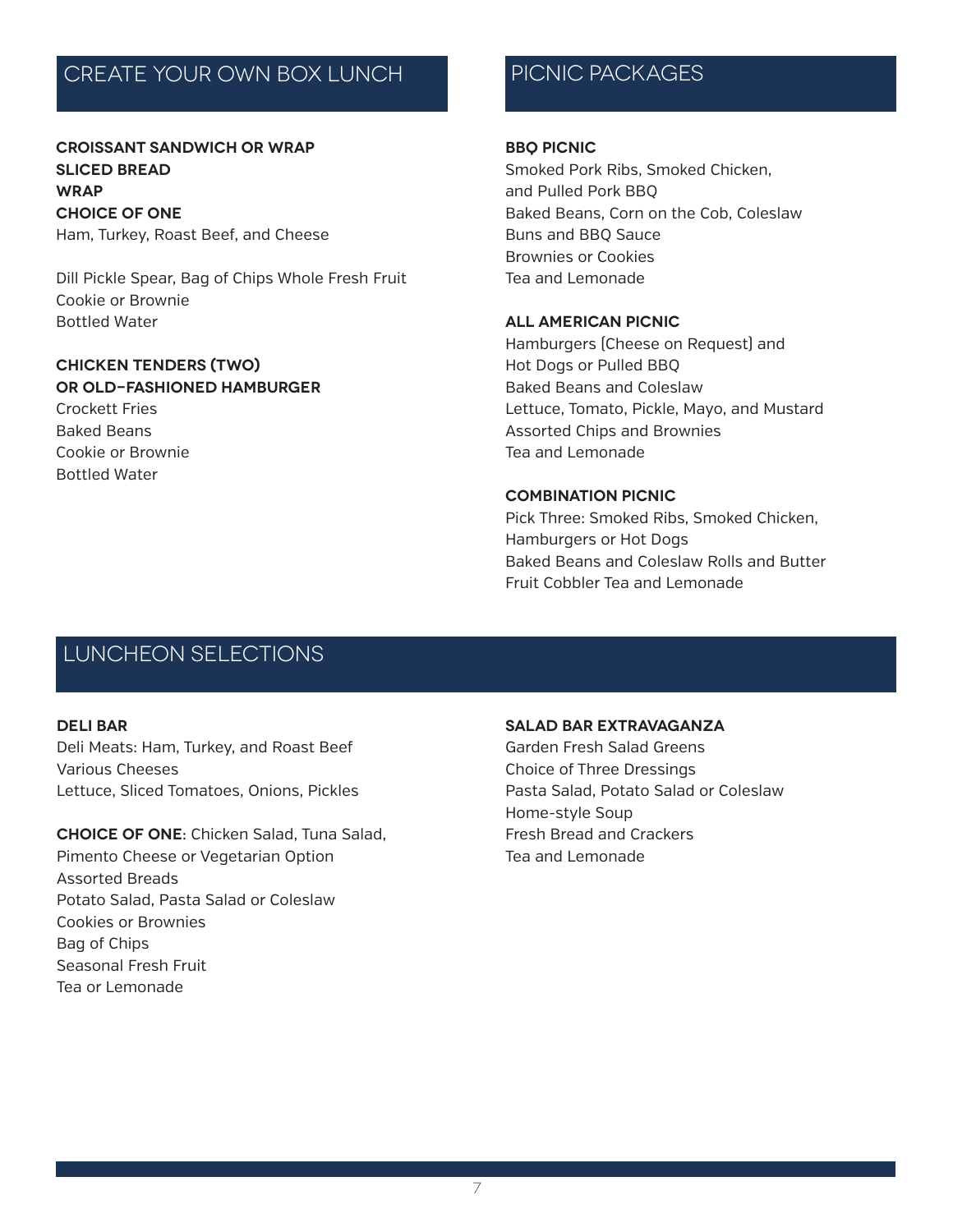# DINNER SELECTIONS

ALL Prices are based on one trip through the buffet. Includes plates, utensils and glasses.

#### **CHOICE OF ENTRÉES**

Southern Fried Fillet Fish Chicken Tenders *-Fried or Grilled* Pork Chops *-Grilled, Baked, or Breaded* Smoked Pork Ribs Pork Loin *-Smoked or Baked* BBQ Pulled Pork Baked Ham Roast Beef Country Fried Steak with Gravy Meatloaf Spaghetti and Meatballs Vegetarian|Vegan Option Other Options May Be Available

#### **CHOICE OF SIDES**

Green Beans Whole Kernel Corn New Red Potatoes Macaroni and Cheese Fried Squash Fried Okra **Carrots** Fried Apples Creamed Potatoes and Gravy Vegetable Medley Cream-Style Corn BBQ Beans Other Options May Be Available

#### **CHOICE OF DESSERTS**

Banana Pudding Bread Pudding Peach Cobbler Chocolate Cobbler

#### **Option #1**

Choice of Two Entrees Three Sides, Rolls One Dessert Coffee, Tea, and Water Soft drinks Will Incur Additional Charges

#### **Option #2**

Choice of Three Entrees Three Sides, Rolls One Dessert Coffee, Tea, and Water Soft drinks Will Incur Additional Charges

Add an additional dessert Add an additional side Add a tossed salad